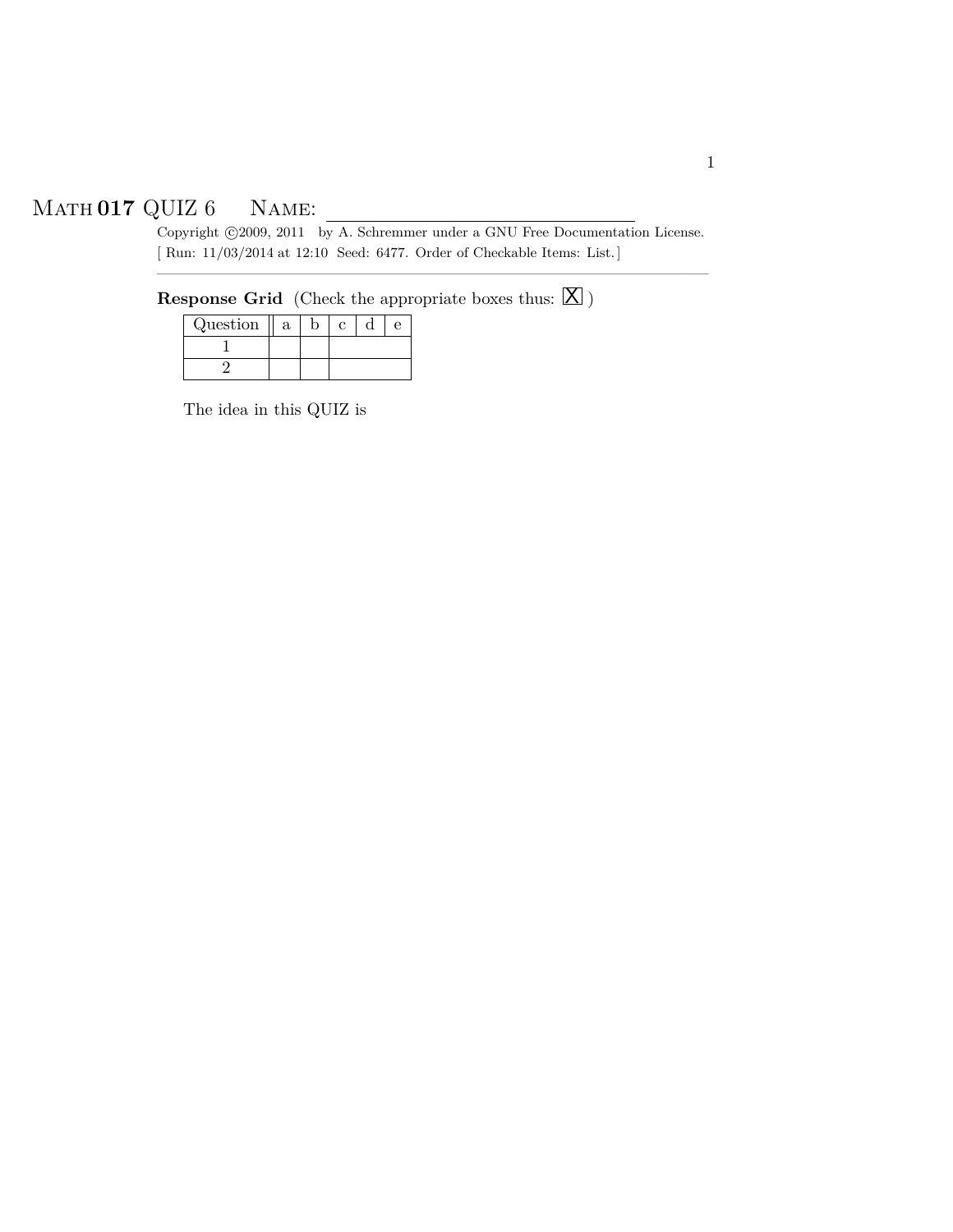*Qz* **6-1.** Given the following "events"

Tim's "event" =  $[+5 \text{ Apples}] \times \left[-3 \frac{\text{Dimes}}{\text{Apple}}\right]$ 

and

Pam's "event" = 
$$
[-4 \text{ Bananas}] \times \left[ +4 \frac{\text{Dimes}}{\text{Banana}} \right]
$$
,

which of the following comparison sentences is TRUE?

### **Your Work:**

**i.** Explain your reasoning in getting your result.

**ii.** Circle which of the following choices corresponds to your result.

**a.** Tim's "event" *>* Pam's "event"

**b.** Tim's "event" *<* Pam's "event"

**c.** Tim's "event" is larger in *size* than Pam's "event"

**d.** Cannot compare Apples and Bananas

**e.** None of the preceding

**iii.** Check the corresponding box in the **Response Grid** on the front page.

*Qz* **6-2.** Given the following "events"

Mimi's "event" =  $[+3;$  Apples $] \times \left[-5 \frac{\text{Dimes}}{\text{Apple}}\right]$ 

and

Momo's "event" =  $[-5 \text{ Bananas}] \times \left[-3 \text{ }\frac{\text{Dimes}}{\text{Banana}}\right],$ 

identify the specifying-phrase Mimi's "event"  $\ominus$  Momo's "event".

#### **Your Work:**

**i.** Explain your reasoning in getting your result.

2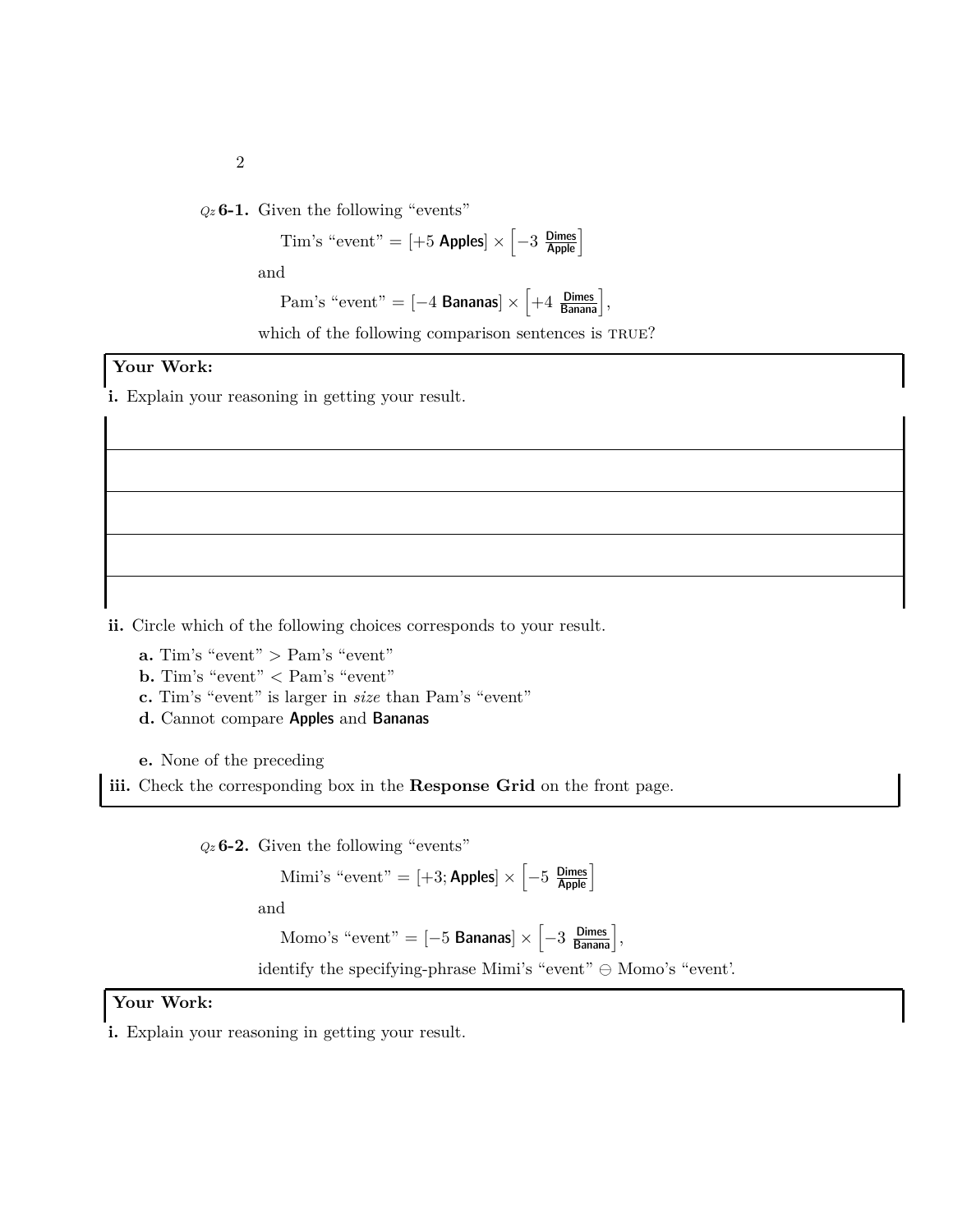**ii.** Circle which of the following choices corresponds to your result.

**a.** −15 Dimes **b.** 0 Dimes **c.** −30 Dimes **d.** +30 Dimes

**e.** None of the preceding

**iii.** Check the corresponding box in the **Response Grid** on the front page.

## Math **017** QUIZ 6 Name:

Copyright ©2009, 2011 by A. Schremmer under a GNU Free Documentation License. [ Run: 11/03/2014 at 12:10 Seed: 6477. Order of Checkable Items: List.]

————————————————————————————————–

**Response Grid** (Check the appropriate boxes thus:  $[\mathbf{X}]$ )

| Question |  |  |  |
|----------|--|--|--|
|          |  |  |  |
|          |  |  |  |

The idea in this QUIZ is

*Qz* **6-1.** Given the following "events"

$$
Tim's "event" = [+5 \text{ Apples}] \times \left[-3 \frac{\text{Dimes}}{\text{Apple}}\right]
$$

and

Pam's "event" =  $[-4 \text{ Bananas}] \times \left[ +4 \frac{\text{Dimes}}{\text{Banana}} \right],$ 

which of the following comparison sentences is TRUE?

#### **Your Work:**

**i.** Explain your reasoning in getting your result.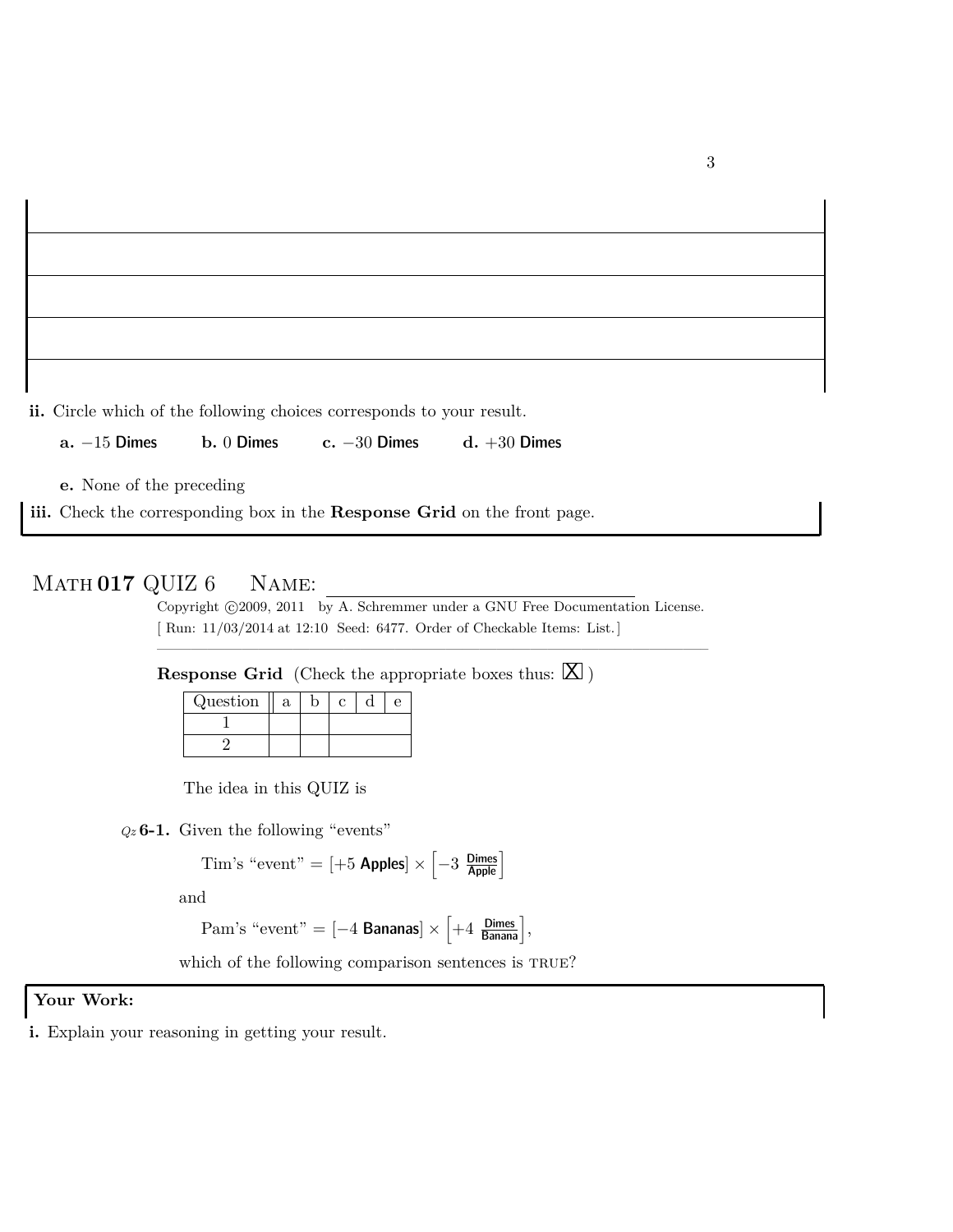**ii.** Circle which of the following choices corresponds to your result.

**a.** Tim's "event" *>* Pam's "event"

**b.** Tim's "event" *<* Pam's "event"

**c.** Tim's "event" is larger in *size* than Pam's "event"

**d.** Cannot compare Apples and Bananas

**e.** None of the preceding

**iii.** Check the corresponding box in the **Response Grid** on the front page.

*Qz* **6-2.** Given the following "events"

Mimi's "event" =  $[+3;$  Apples $] \times \left[-5 \frac{\text{Dimes}}{\text{Apple}}\right]$ and Momo's "event" =  $[-5 \text{ Bananas}] \times \left[-3 \text{ B}_{\text{Banana}}\right],$ identify the specifying-phrase Mimi's "event"  $\ominus$  Momo's "event".

### **Your Work:**

**i.** Explain your reasoning in getting your result.

**ii.** Circle which of the following choices corresponds to your result.

4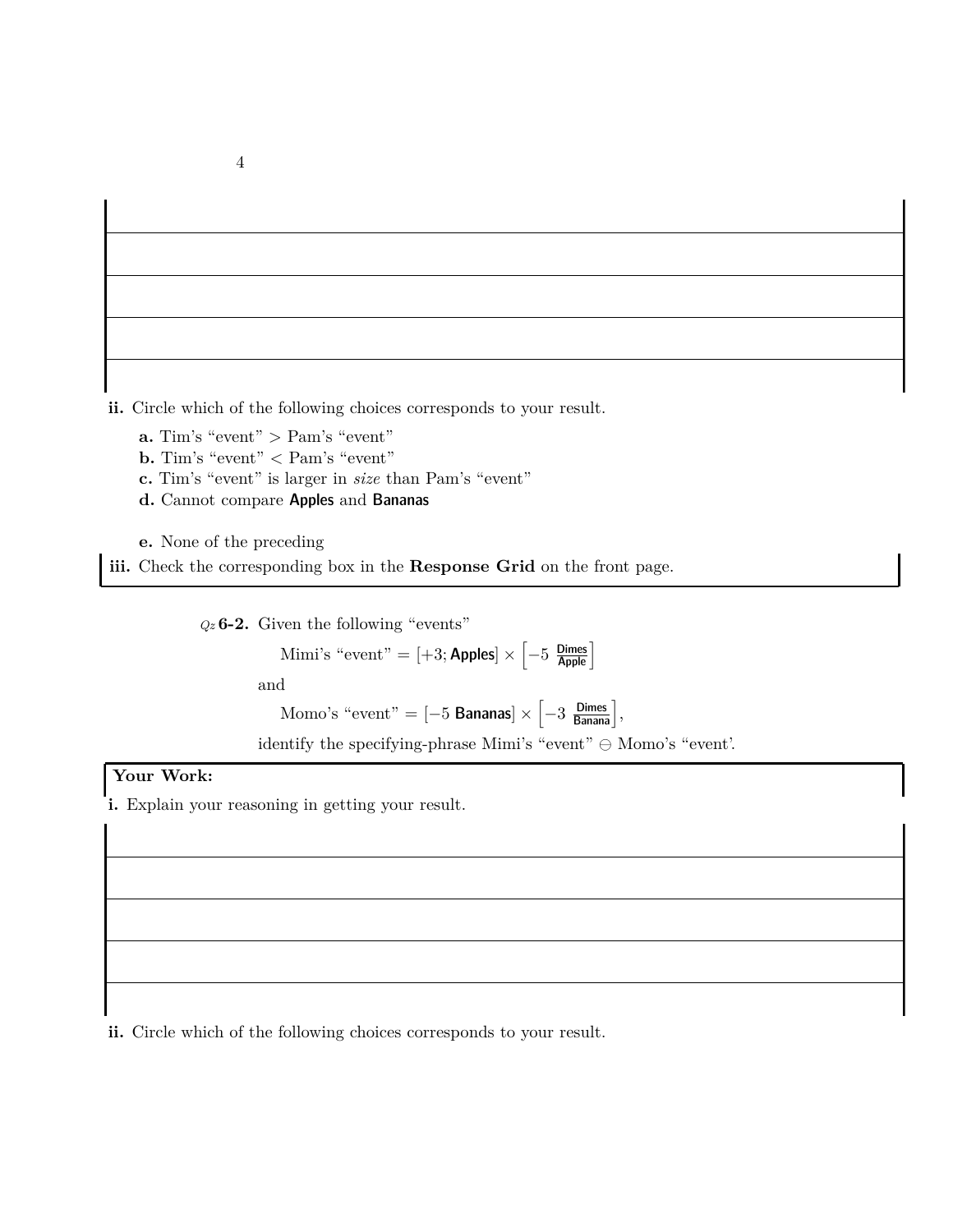#### **a.** −15 Dimes **b.** 0 Dimes **c.** −30 Dimes **d.** +30 Dimes

**e.** None of the preceding

**iii.** Check the corresponding box in the **Response Grid** on the front page.

#### Math **017** QUIZ 6 Name:

Copyright ©2009, 2011 by A. Schremmer under a GNU Free Documentation License. [ Run: 11/03/2014 at 12:10 Seed: 6477. Order of Checkable Items: List.]

————————————————————————————————–

The idea in this QUIZ is

*Qz* **6-1.** Given the following "events"

$$
Tim's "event" = [+5 \text{ Apples}] \times \left[-3 \frac{\text{Dimes}}{\text{Apple}}\right]
$$

and

Pam's "event" = 
$$
[-4 \text{ Bananas}] \times \left[ +4 \frac{\text{Dimes}}{\text{Banana}} \right]
$$
,

which of the following comparison sentences is TRUE?

#### **Your Work:**

**i.** Explain your reasoning in getting your result.

**ii.** Circle which of the following choices corresponds to your result.

- **a.** Tim's "event" *>* Pam's "event"
- **b.** Tim's "event" *<* Pam's "event"
- **c.** Tim's "event" is larger in *size* than Pam's "event"
- **d.** Cannot compare Apples and Bananas